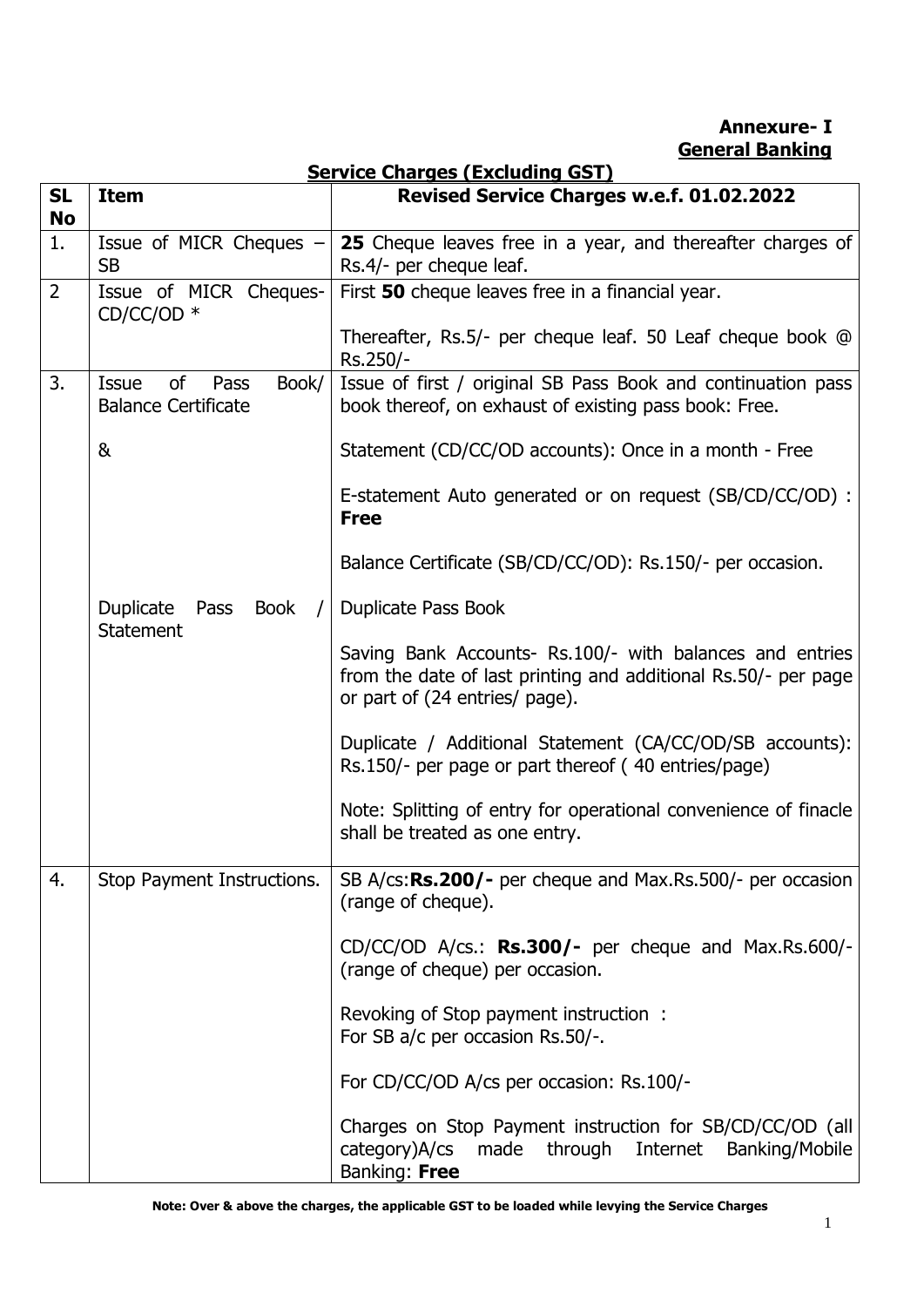| <b>SL</b><br><b>No</b> | <b>Item</b>                                      | Revised Service Charges w.e.f. 01.02.2022                                                                                                         |  |
|------------------------|--------------------------------------------------|---------------------------------------------------------------------------------------------------------------------------------------------------|--|
|                        |                                                  | Note: Stop payment charges applicable only when<br>sufficient balance is available in the account else<br>cheque return charges should be levied. |  |
| 5.                     | <b>Balance Enquiry</b>                           | Free                                                                                                                                              |  |
| 6.                     | A/c. closure before<br>12 months                 | <b>Account Closure Charges:</b>                                                                                                                   |  |
|                        | (A/c. transfer not included)                     | Upto 14 days from opening of Account: NIL                                                                                                         |  |
|                        |                                                  | From 15 days to one year:<br>Rs.500/- for SB Account and Rs.1000/- for CD Account.                                                                |  |
|                        |                                                  | After One Year: NIL                                                                                                                               |  |
|                        |                                                  | <b>BSBD Accounts - Exempted</b>                                                                                                                   |  |
|                        |                                                  | No Charges for closure on account of death.                                                                                                       |  |
|                        |                                                  | Note: Current Account (CD) closure charges due to<br>availing of CC/OD limit by customers : NIL                                                   |  |
| 7.                     | Cheques Return Charges -<br>Cheques drawn on us. | For Financial Reasons:-                                                                                                                           |  |
|                        |                                                  | Upto Rs.1 lakh: Rs.300/-                                                                                                                          |  |
|                        |                                                  | Above Rs.1 lakh and upto<br>Rs.1.00 Cr: Rs.500/-                                                                                                  |  |
|                        |                                                  | Above Rs.1.00 Cr: Rs.2500/-                                                                                                                       |  |
|                        |                                                  | For non-financial / technical reasons due to customer fault:                                                                                      |  |
|                        |                                                  | Rs.150/- per cheque.                                                                                                                              |  |
|                        |                                                  | Cheque returns due to technical reason- not at the<br>fault of customer- No charges.                                                              |  |
|                        |                                                  | Interest as applicable to be levied if the Bank remains out of<br>fund for such cheque returns (Financial/Non Financial).                         |  |
| 8.                     | Cheques / Bills deposited $-$<br>returned unpaid | Upto Rs. 1 lakh Rs. 100/-                                                                                                                         |  |
|                        |                                                  | Above Rs. 1 lakh Rs. 200/- per instrument.                                                                                                        |  |
|                        |                                                  | Cheque returns due to technical reason- not at the<br>fault of customer- No charges.                                                              |  |
| 9.                     | Inter Sol Charges                                | <b>NIL</b>                                                                                                                                        |  |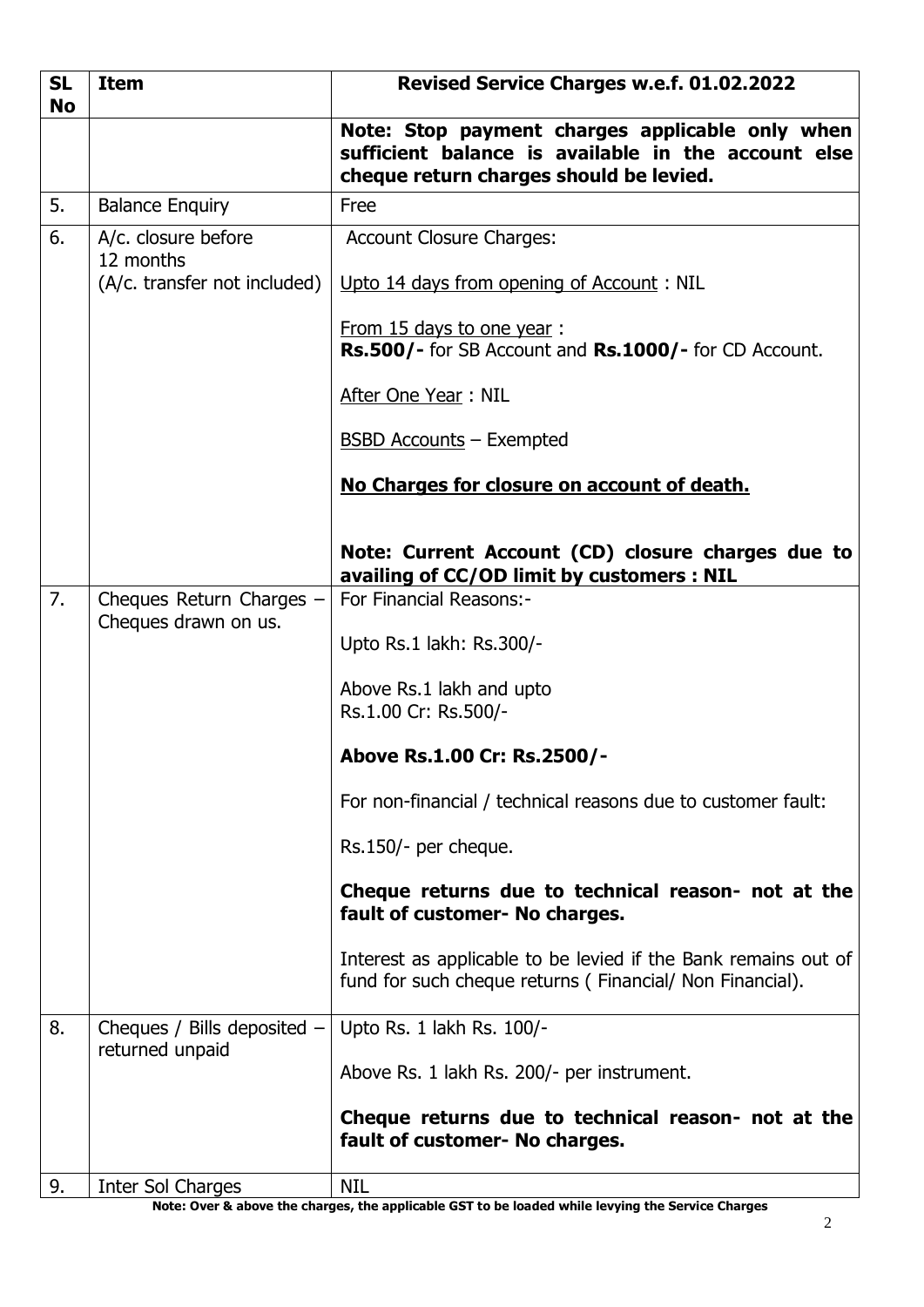| <b>SL</b><br><b>No</b> | <b>Item</b>                                                                            | Revised Service Charges w.e.f. 01.02.2022                                                                                                                          |  |
|------------------------|----------------------------------------------------------------------------------------|--------------------------------------------------------------------------------------------------------------------------------------------------------------------|--|
| 10                     | Signature<br>verification<br>8 <sub>l</sub><br>photo attestation charges.              | Rs.100/- per instrument<br>Rs.150/- for Jt. Account                                                                                                                |  |
|                        |                                                                                        | Photo attestation Charge: Rs.150/- per photo per occasion.                                                                                                         |  |
| 11                     | Nomination<br>Change<br>in<br>Facility<br>(At Branch)                                  | Nomination<br><b>Noting</b><br><b>Free</b><br>first<br>time:<br>Thereafter Rs.100/- for every change of Nomination.                                                |  |
| 12                     | No Dues Certificate                                                                    | For Agri. borrowers/ Priority sector: NIL                                                                                                                          |  |
|                        |                                                                                        | Rs.150/- for others per occasion.                                                                                                                                  |  |
| 13                     | Issue of Demand Drafts &<br>orders/Bankers<br>Pay                                      | Up to Rs.5000/-: Rs.25/-                                                                                                                                           |  |
|                        | Cheques through account                                                                | Above Rs.5000/- to Rs.10000/-: Rs.50/-                                                                                                                             |  |
|                        |                                                                                        | Above Rs.10,000/- to 1 lac :-                                                                                                                                      |  |
|                        |                                                                                        | Rs.5/- per thousand,<br>Minimum Rs.60/-                                                                                                                            |  |
|                        |                                                                                        | Above Rs.100000/-: Rs.4/- per thousand.<br>Minimum Rs.600/-<br>Max. Rs.15000/-                                                                                     |  |
|                        |                                                                                        | Charges in salary accounts as per relevant circular.                                                                                                               |  |
| 14                     | Draft,<br>of Demand<br>Issue<br>orders/<br><b>Bankers</b><br>Pay                       | 50% extra charges over applicable rates i.e.<br>Up to Rs.5000/-: Rs.38/-                                                                                           |  |
|                        | cheque against Cash.                                                                   |                                                                                                                                                                    |  |
|                        |                                                                                        | Above Rs.5000/- to Rs.10000/-: Rs.75/-                                                                                                                             |  |
|                        |                                                                                        | Above Rs.10,000/- to below 50,000/- :- Rs.7.50<br>per<br>thousand,<br>Minimum Rs.90/-<br>(Presently, maximum permissible limit of cash DD is up to<br>Rs.50,000/-) |  |
|                        |                                                                                        |                                                                                                                                                                    |  |
| 15                     | Revalidation/Cancellation<br>of Demand Drafts, Pay<br>Orders/Bankers<br>Cheque<br>etc. | Up to Rs.500/-: Rs.20/-<br>Above Rs.500/-: Rs.100/-                                                                                                                |  |
| 16                     | of<br><b>Issuance</b><br>Pay<br>Draft,<br>Demand<br>Orders/Bankers<br>Cheque<br>etc.   | Duplicate $\vert$ Up to Rs.500/-: Rs.50/-<br>Above Rs.500/-: Rs.150/-                                                                                              |  |
| 17                     | Collection of<br>Cheques<br>(Including Outstation/ Jet                                 | Collection of Local Cheques Through Clearing: No<br>Charges                                                                                                        |  |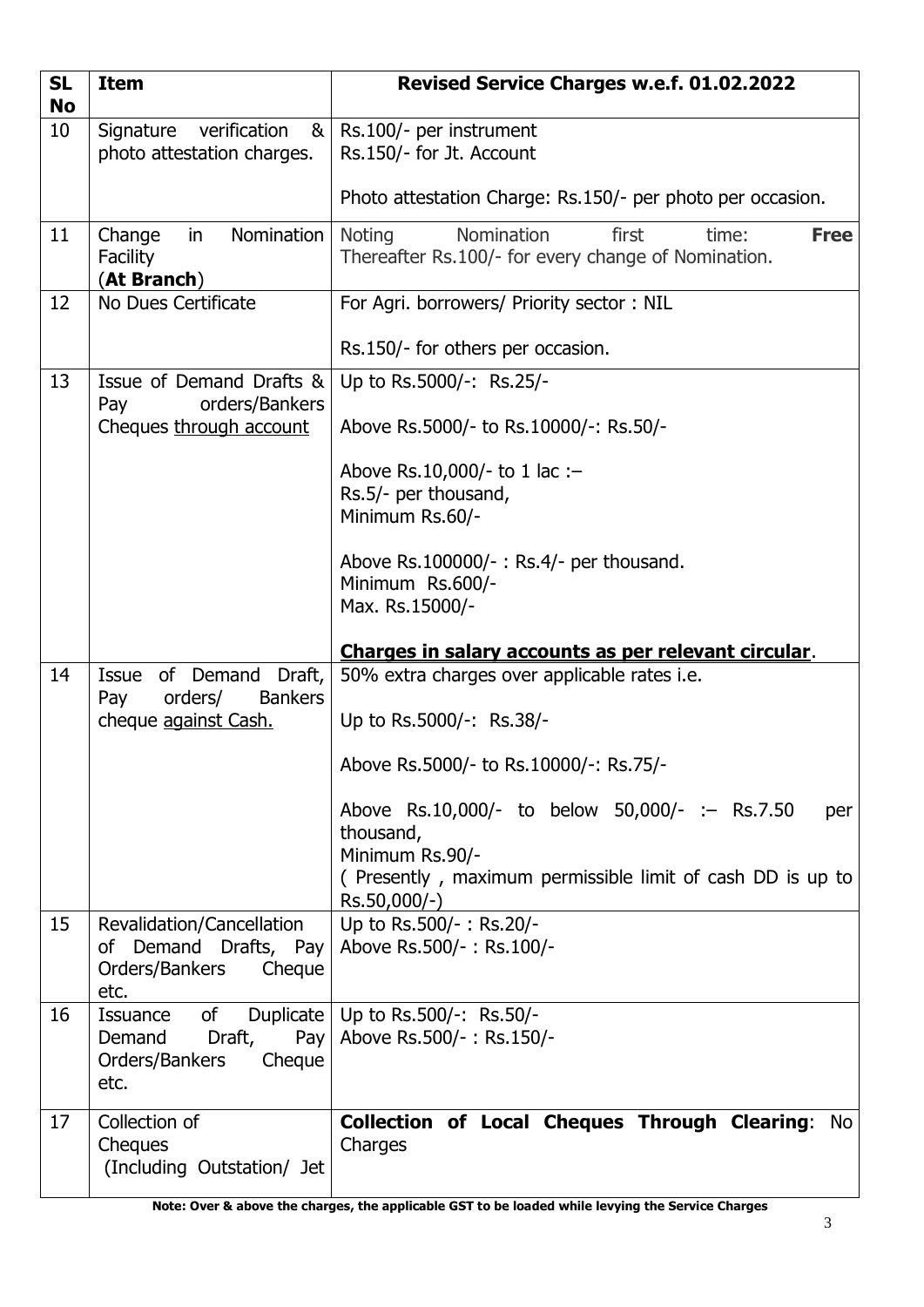| <b>SL</b><br><b>No</b> | <b>Item</b>                                                                                              | Revised Service Charges w.e.f. 01.02.2022                                                                                                                                                         |  |
|------------------------|----------------------------------------------------------------------------------------------------------|---------------------------------------------------------------------------------------------------------------------------------------------------------------------------------------------------|--|
|                        | Clearing<br>Clearing/Speed                                                                               | <b>Service Charges for outstation Cheque Collection:</b>                                                                                                                                          |  |
|                        | $etc.$ )<br>Inclusive of all charges i.e.   Upto Rs.5000/-: Rs.25/-<br>postal, courier, handling<br>etc. | > Rs.5000/- to 10000/-: Rs.50/-<br>> Rs.10000 to Rs.1 lac: Rs.100/-<br>> Rs.1 lac to Rs.5 lac : Rs.200/-<br>> Rs.5 lacs to 10 lacs: Rs.225-/<br>> Rs.10 lacs: Rs.250/-                            |  |
|                        |                                                                                                          | <b>Jet clearing / Speed Clearing:</b>                                                                                                                                                             |  |
|                        |                                                                                                          | For Saving Bank (SB) Accounts:                                                                                                                                                                    |  |
|                        |                                                                                                          | Upto Rs.1.00 Lakh: NIL<br>> Rs.1 lac to Rs.5 lac : Rs.200/-<br>> Rs.5 lacs to 10 lacs: Rs.225-/<br>> Rs.10 lacs: Rs.250/-                                                                         |  |
|                        |                                                                                                          | For CD/OD/CC accounts:-                                                                                                                                                                           |  |
|                        |                                                                                                          | Upto Rs.10000/-: Rs.50/-<br>> Rs.10000 to Rs.1 lac: Rs.100/-<br>> Rs.1 lac : Rs.250/-                                                                                                             |  |
|                        |                                                                                                          | <b>Note:-</b><br><b>Outstation cheques:</b>                                                                                                                                                       |  |
|                        |                                                                                                          | <b>Under CTS/Grid based clearing System:</b><br><b>Outstation</b><br>cheques are those cheques which are drawn on other<br>banks at outstation centres which are not located in<br>the same grid. |  |
|                        |                                                                                                          | <b>Under Non-CTS Clearing System: Outstation cheques</b><br>are those cheques which are drawn on other Banks at<br>other than the centre of clearing house.                                       |  |
| 18                     | <b>Collection of Bills</b>                                                                               | Upto 10000/-: Rs.150/-<br>>Rs.10000/-: Rs.10/- per Thousand                                                                                                                                       |  |
|                        |                                                                                                          | Minimum Rs.150/-,<br>Maximum Rs.15000/-                                                                                                                                                           |  |
| 19                     | Purchase of DD/Outstation                                                                                | PLUS out of pocket expenses per bill.<br>a. Upto $\&$ including Rs.1 lac $-$ Rs.100 per Cheque.                                                                                                   |  |
|                        | Cheque                                                                                                   | b. Above Rs.1 lac $-$ Rs.200 per Cheque.                                                                                                                                                          |  |
|                        |                                                                                                          | In addition, interest as applicable for clean overdraft will be                                                                                                                                   |  |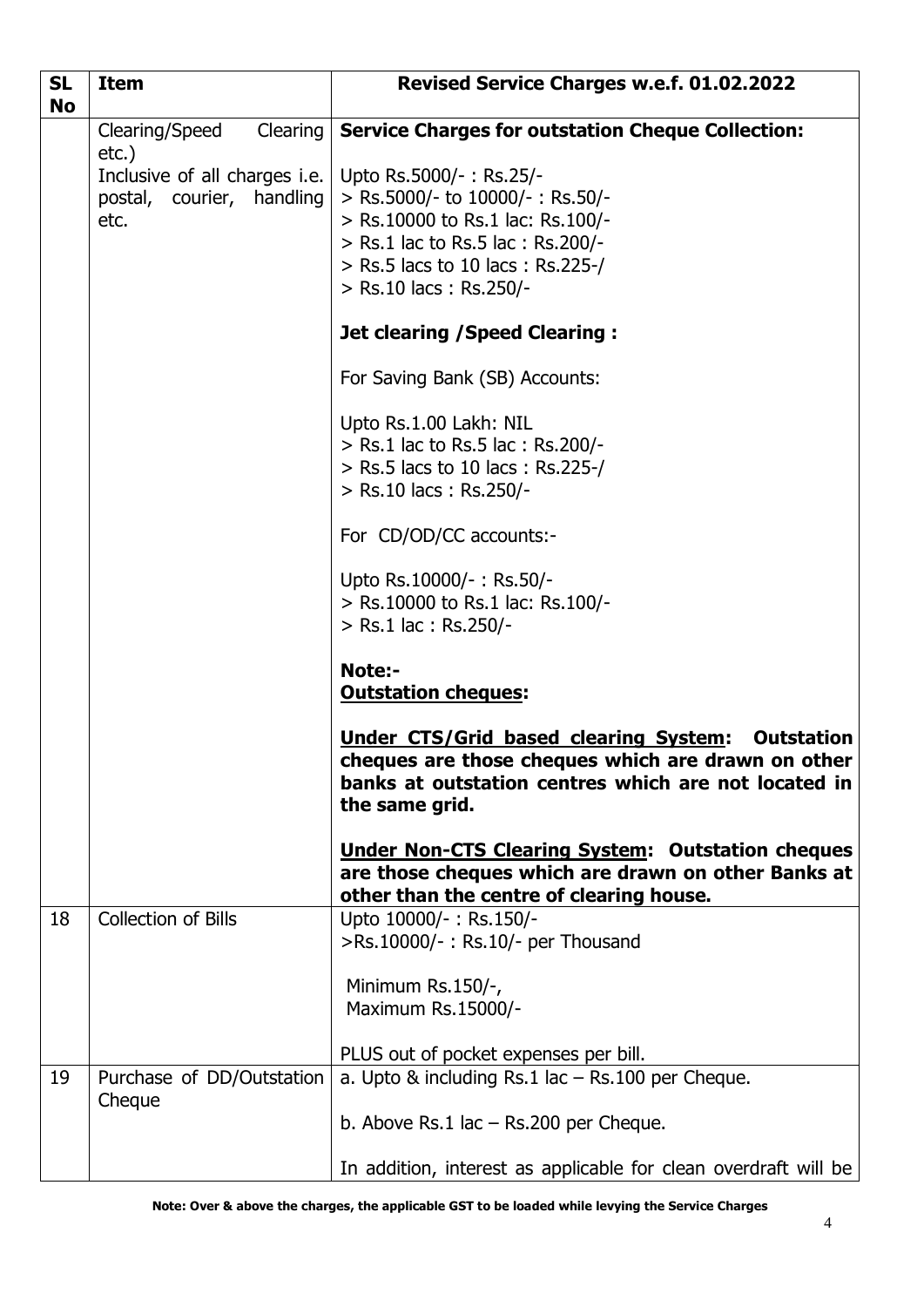| <b>SL</b><br><b>No</b> | <b>Item</b>                                                                                                                      | Revised Service Charges w.e.f. 01.02.2022                                                                                                                                                                                                                                                                                           |  |
|------------------------|----------------------------------------------------------------------------------------------------------------------------------|-------------------------------------------------------------------------------------------------------------------------------------------------------------------------------------------------------------------------------------------------------------------------------------------------------------------------------------|--|
|                        |                                                                                                                                  | charged for the days bank is out of funds                                                                                                                                                                                                                                                                                           |  |
| 20                     | of<br>Presentation<br>Usance  <br><b>Bills</b>                                                                                   | Rs.100/-                                                                                                                                                                                                                                                                                                                            |  |
| 21                     | Postal Charges                                                                                                                   | a) Ordinary Post - Actual, subject to Min. Rs.30/-.                                                                                                                                                                                                                                                                                 |  |
|                        |                                                                                                                                  | b) Registered / Speed Post/courier/ fax - Actual, subject to<br>Min. Rs.70/-.                                                                                                                                                                                                                                                       |  |
| 22                     | Minimum Balance Charges<br>in Inoperative accounts                                                                               | SB A/C.: Nil<br>CD A/c.: Nil                                                                                                                                                                                                                                                                                                        |  |
| 23                     | Charges for excess Debit<br>entries<br><b>SB</b><br>accounts<br>$\mathsf{in}$<br>than<br>Alternate<br>other<br>Delivery Channel. | No charges for Upto 50 customer induced debit entries per<br>Half Year.<br>Beyond 50 debit entries: Rs.15/- per entry                                                                                                                                                                                                               |  |
| 24                     | Charges for deletion of                                                                                                          |                                                                                                                                                                                                                                                                                                                                     |  |
|                        | deceased person's name,<br>change in name, etc. in<br>respect<br>of<br>corporate<br>accounts.                                    | Rs.225/- per occasion.                                                                                                                                                                                                                                                                                                              |  |
| 25                     | Standing Instructions (SI)                                                                                                       | For intra-bank SI transaction Charges : NIL                                                                                                                                                                                                                                                                                         |  |
|                        |                                                                                                                                  | For interbank SI Charges:                                                                                                                                                                                                                                                                                                           |  |
|                        |                                                                                                                                  | Rs.50/- for one time registration for all SI.                                                                                                                                                                                                                                                                                       |  |
|                        |                                                                                                                                  | Rs.50/- for execution of transaction and Rs.150/- in case of<br>failure to execute such instruction.                                                                                                                                                                                                                                |  |
|                        |                                                                                                                                  | Additionally normal remittance charges should also be<br>recovered in case of interbank.                                                                                                                                                                                                                                            |  |
| 26                     | Issue of Deposit at Call<br>Receipt                                                                                              | Discontinued.                                                                                                                                                                                                                                                                                                                       |  |
|                        | (Payable at branch<br>0f<br>issue)                                                                                               |                                                                                                                                                                                                                                                                                                                                     |  |
| 27                     | Cash Handling Charges for                                                                                                        | Cash Handling charge in KCC & NPA accounts: NIL.                                                                                                                                                                                                                                                                                    |  |
|                        | SB/CD/CC/<br>OD $a$ / $cs$ .                                                                                                     | <b>SB accounts:</b>                                                                                                                                                                                                                                                                                                                 |  |
|                        |                                                                                                                                  | <b>Financial inclusion accounts i.e.</b> all accounts opened under<br>Basic Savings Bank Account (BSBD/No Frill Accounts), Jan dhan<br>The<br>Scheme.<br>Present<br>Scheme<br>Code:SB181/SB182/<br>SB183/SB104/SB105/SB106/SB190<br>&<br>SB101<br>with<br>CHRG_LEVEL_CODE="NOMIN" and CHRG_COLL_FLG="N" as per<br>HOBC-111/39): NIL |  |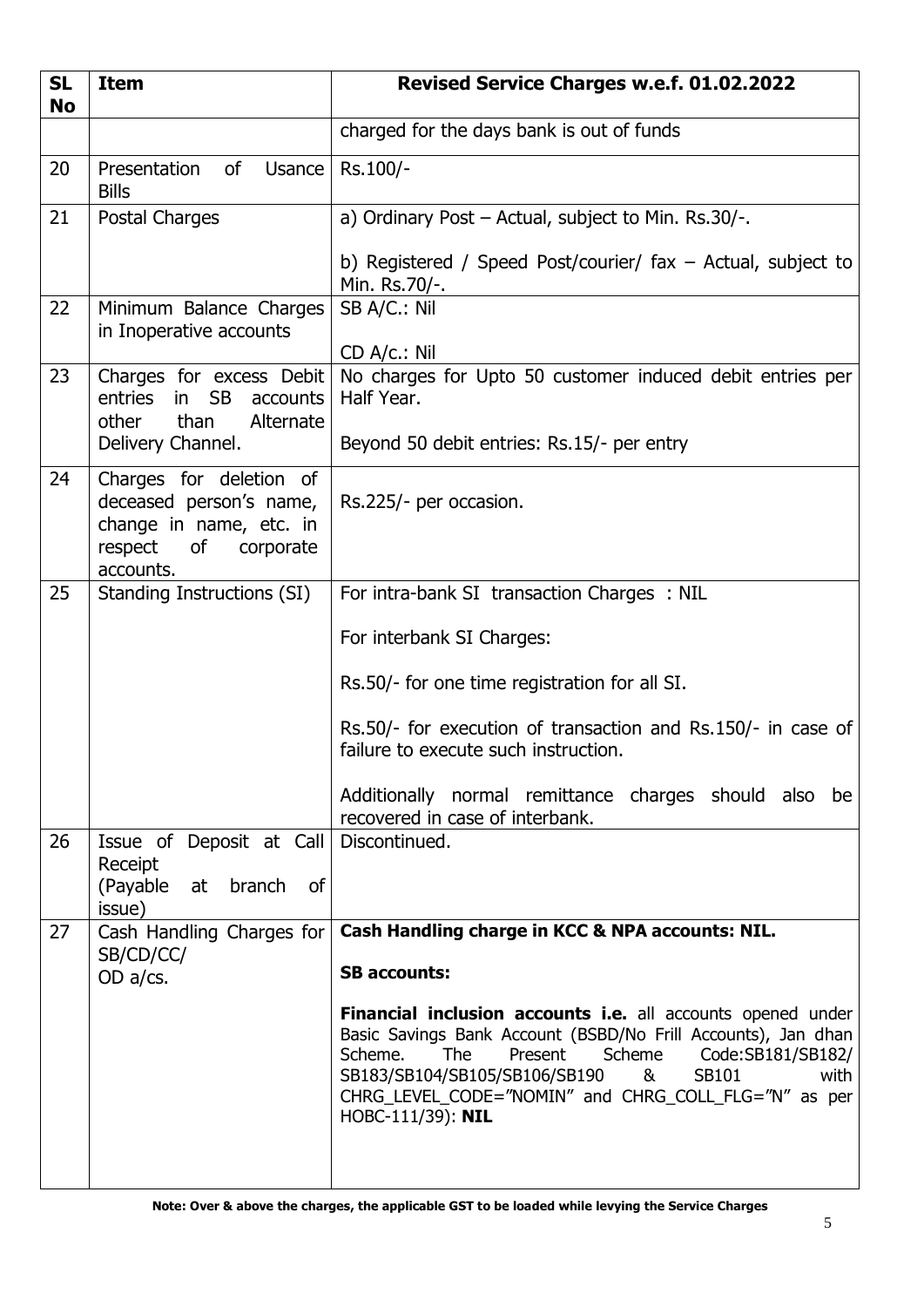| <b>SL</b><br><b>No</b> | <b>Item</b> | <b>Revised Service Charges w.e.f. 01.02.2022</b>                                                                                                                                                                                                                                                                                                                                           |  |
|------------------------|-------------|--------------------------------------------------------------------------------------------------------------------------------------------------------------------------------------------------------------------------------------------------------------------------------------------------------------------------------------------------------------------------------------------|--|
|                        |             | SB Accounts Other than Financial Inclusion/ Jan Dhan<br><b>Accounts:</b>                                                                                                                                                                                                                                                                                                                   |  |
|                        |             | Cash Deposit First $-5$ transactions per month (excluding alternate<br>channel transaction):- Free.                                                                                                                                                                                                                                                                                        |  |
|                        |             | Beyond 5 transaction (excluding alternate channel transaction) -<br>Rs.50/- per transaction.                                                                                                                                                                                                                                                                                               |  |
|                        |             | CD A/cs Including all types of CD Tierised accounts without<br>exception<br>(Deposit of Currency Notes) :<br>-Cash Deposit upto 1.00 lakh per account per day: FREE                                                                                                                                                                                                                        |  |
|                        |             | -Cash Deposit above Rs.1.00 lakh per account per day upto<br><b>Rs.10.00 lakhs</b>                                                                                                                                                                                                                                                                                                         |  |
|                        |             | :Rs.1/- per Rs.1000 or part thereof, Min Rs.100, Max Rs.10000/-.                                                                                                                                                                                                                                                                                                                           |  |
|                        |             | <b>CC/OD (Deposit of Currency Notes):</b><br>-Cash Deposit upto Rs.1.50 lakh per account per day: FREE                                                                                                                                                                                                                                                                                     |  |
|                        |             | -Cash Deposit above Rs.1.50 lakh per account per day upto<br>Rs.10.00 lakhs                                                                                                                                                                                                                                                                                                                |  |
|                        |             | : Rs.1/- per Rs.1000 or part thereof, Min Rs.100, Max Rs.10000/-.                                                                                                                                                                                                                                                                                                                          |  |
|                        |             | For CD A/cs (including all type of CD Tierised accounts<br>without exception)/CC/OD accounts:-                                                                                                                                                                                                                                                                                             |  |
|                        |             | For Cash Deposit above Rs.10.00 lakhs per day in CD/CC/OD<br>accounts:-                                                                                                                                                                                                                                                                                                                    |  |
|                        |             | @Rs.2/- per Rs.1000/- or part thereof, minimum Rs.2,000/- &<br>Maximum Rs.20,000/-                                                                                                                                                                                                                                                                                                         |  |
|                        |             | If a customer deposits aggregate cash in an account as single or<br>multiple transactions in a day at single or multiple branches<br>exceeding the exemption limit of Rs.1.00/1.50 lakh, cash handling<br>charges are applicable.                                                                                                                                                          |  |
|                        |             | Cash deposit of Small Denomination Currency Notes upto<br>Rs.1.00 lakhs during the day in CD/CC/OD Accounts i.e.<br>Currency notes of below Rs.100/- (Since we have no option<br>to enter denomination-wise currency in existing system,<br>therefore branch should calculate manually in case of small<br>denomination cash deposit ):-<br>Upto 10 packet i.e. 1000 pieces of notes: Free |  |
|                        |             | Above 10 packet- i.e. 1000 pieces of notes charges will be levied @<br>Rs.10/- per packet max Rs.10000/-.                                                                                                                                                                                                                                                                                  |  |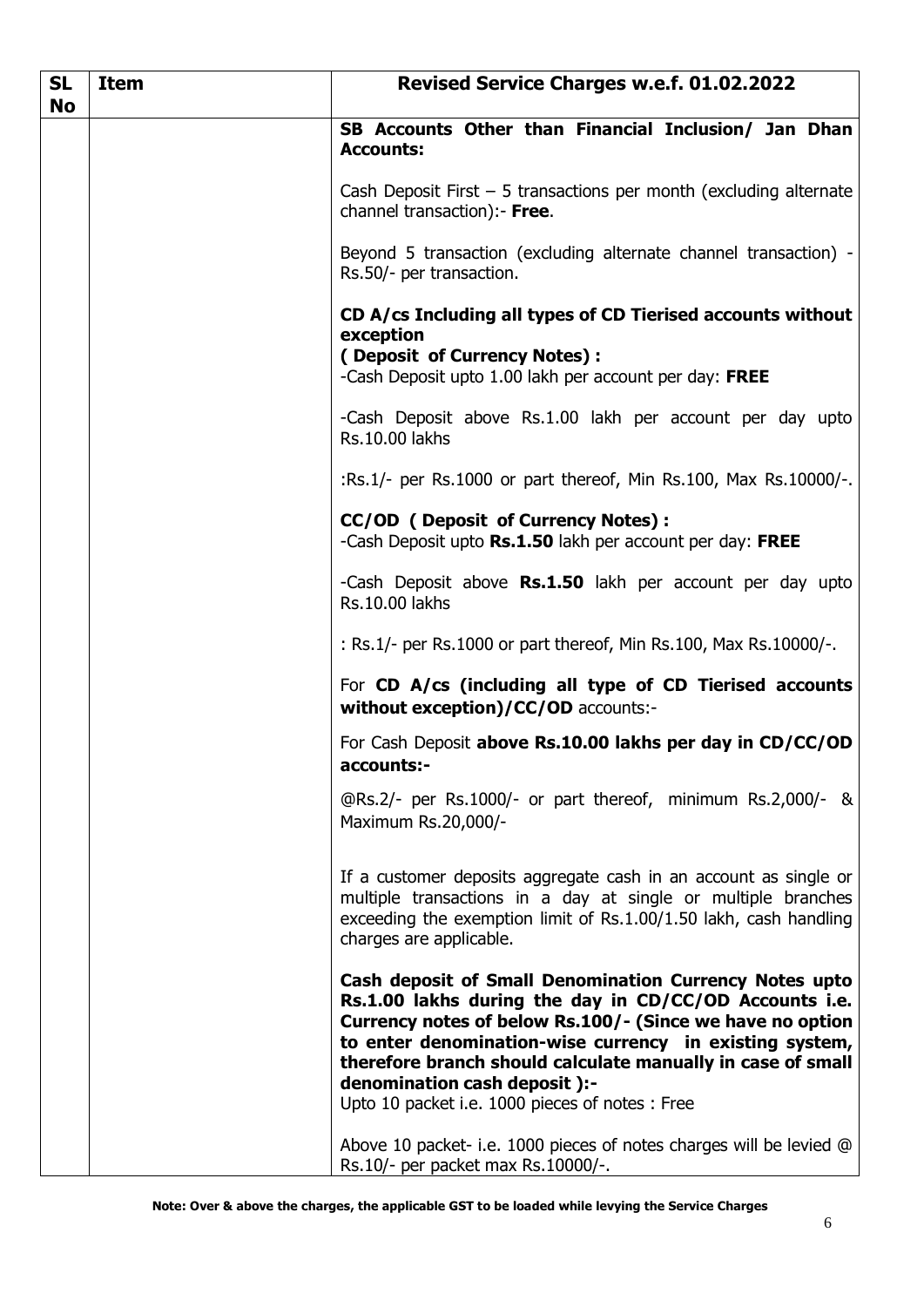| <b>SL</b><br><b>No</b> | <b>Item</b>                                                                                                                                         | Revised Service Charges w.e.f. 01.02.2022                                                                                                                                                                                                                                                                              |  |
|------------------------|-----------------------------------------------------------------------------------------------------------------------------------------------------|------------------------------------------------------------------------------------------------------------------------------------------------------------------------------------------------------------------------------------------------------------------------------------------------------------------------|--|
| 28                     | Withdrawal<br>Cash<br>Branches SB/CD/OD/ CC                                                                                                         | at   Savings Bank Account:<br>Up to 5 cash withdrawals in a month: No charges.<br>Beyond 5 Withdrawals: Rs.75/- per transaction.<br><b>CD/OD/CC Accounts:</b><br>Withdrawal up to $Rs.5,00,000/$ - in a month: Free<br>Beyond Rs.5,00,000/-: Rs.1/- per 1000, with a minimum of<br>Rs.100/- and maximum of Rs.10,000/- |  |
|                        |                                                                                                                                                     | Note:<br>1. It is excluding ATM cash withdrawal or other<br><b>Alternate Banking Channel.</b><br>2. Gold/Diamond/Platinum CD accounts holders<br>are waived for cash withdrawal charges.                                                                                                                               |  |
| 29                     | Safe Custody Charges<br>(a) Paper Security                                                                                                          | Sealed Covers:<br>Rs.350/- per cover per annum or part<br>thereof.<br>Bank's own Deposit Receipt : No charges<br>Rs.230/- per sheet issued in duplicate.<br>For additional copies: Rs.110/- per copy.                                                                                                                  |  |
|                        | (b)Certificate of holding                                                                                                                           |                                                                                                                                                                                                                                                                                                                        |  |
| 30                     | Deposit<br>Safe<br>Articles/<br><b>Boxes</b>                                                                                                        | <b>Smaller Box:</b><br>$10X10X10$ cms $-$ Rs.900/- p.a. per box<br>20X20X20 cms - Rs.1800/- p.a. per box<br>30X30X30 cms -Rs.2700/- p.a. per box.<br>For bigger boxes @ 80 ps per cu.cm<br>Min.: Rs.5700/- p.a.<br>- 50% charges to be recovered if kept for quarter or part<br>thereof.                               |  |
| 31                     | Collection of interest/<br><b>Dividend</b>                                                                                                          | Service discontinued.                                                                                                                                                                                                                                                                                                  |  |
| 32                     | Charges for transfer of<br>shares                                                                                                                   | Service discontinued.                                                                                                                                                                                                                                                                                                  |  |
| 33                     | a) Handling charges for<br>Purchase/<br>sale<br>0f<br>shares/securities<br>under<br>Power<br>of<br>Attorney<br>executed in favour of<br><b>Bank</b> | Service discontinued.                                                                                                                                                                                                                                                                                                  |  |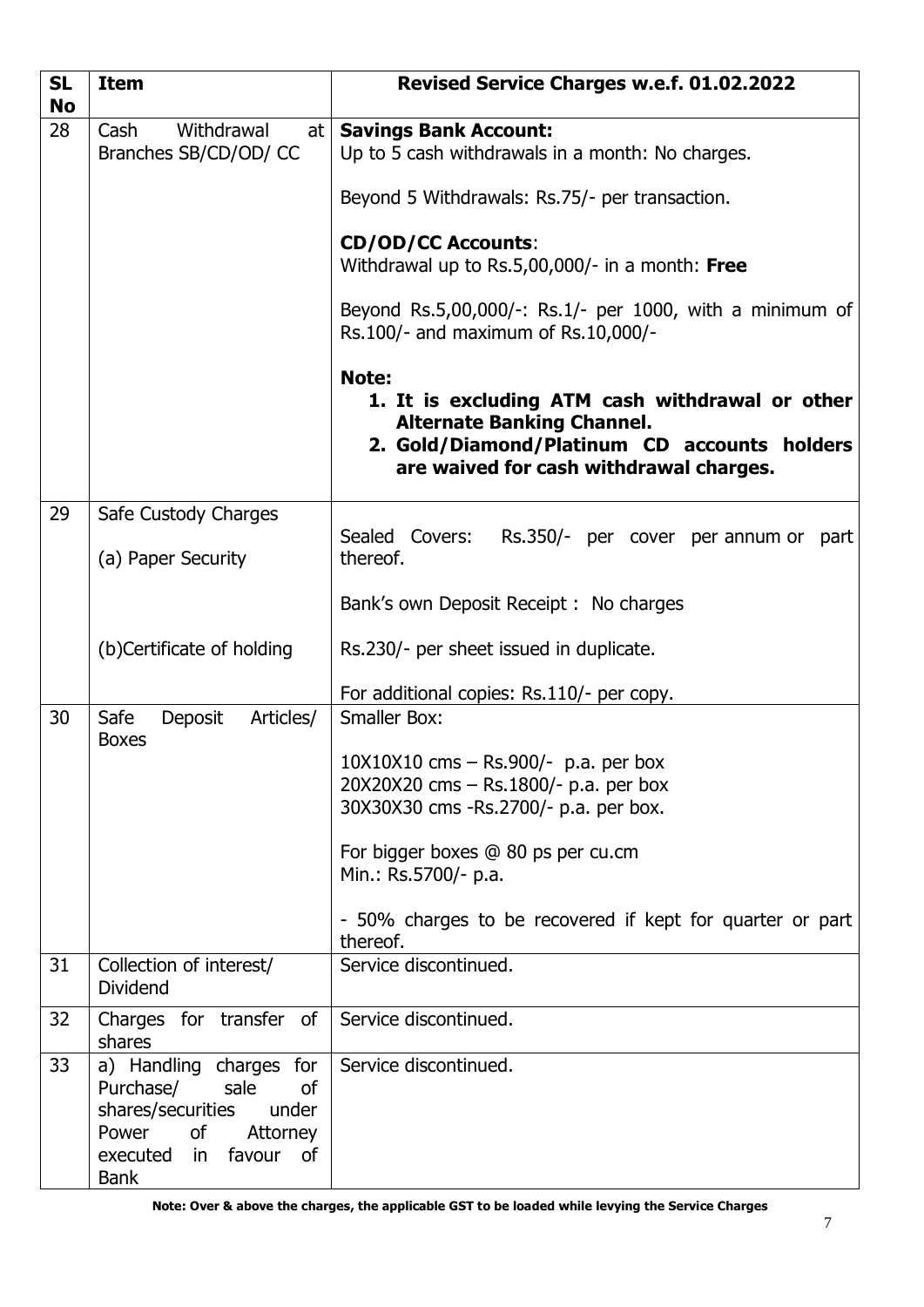| <b>SL</b><br><b>No</b> | <b>Item</b>                                          | Revised Service Charges w.e.f. 01.02.2022                                                                                                                                              |  |
|------------------------|------------------------------------------------------|----------------------------------------------------------------------------------------------------------------------------------------------------------------------------------------|--|
|                        | <sub>of</sub><br>Redemption<br>b)<br>securities.     |                                                                                                                                                                                        |  |
| 34                     | SAFE DEPOSIT LOCKERS<br>(Metropolitan)<br>&<br>Urban | A-1500<br>B-2000<br>C-3000<br>D-3000<br>E-3500<br>F-6500<br>G-6500<br>H-6500<br>H1-3500<br>L-9500<br>L1-9500<br>On Advance Rental<br>Paid for 2 yrs or more: 10% concession in rent.   |  |
|                        |                                                      | 30% discount for salary account holders                                                                                                                                                |  |
|                        | SAFE DEPOSIT LOCKERS<br>(Semi urban & Rural)         | A-1000<br>B-1100<br>$C-1800$<br>D-1800<br>E-2200<br>F-5500<br>G-5500<br>H-5500<br>H1-2300<br>L-7500<br>L1-7500<br>On Advance Rental<br>Paid for 2 yrs or more: 10% concession in rent. |  |
|                        |                                                      | 30% discount for salary account holders.                                                                                                                                               |  |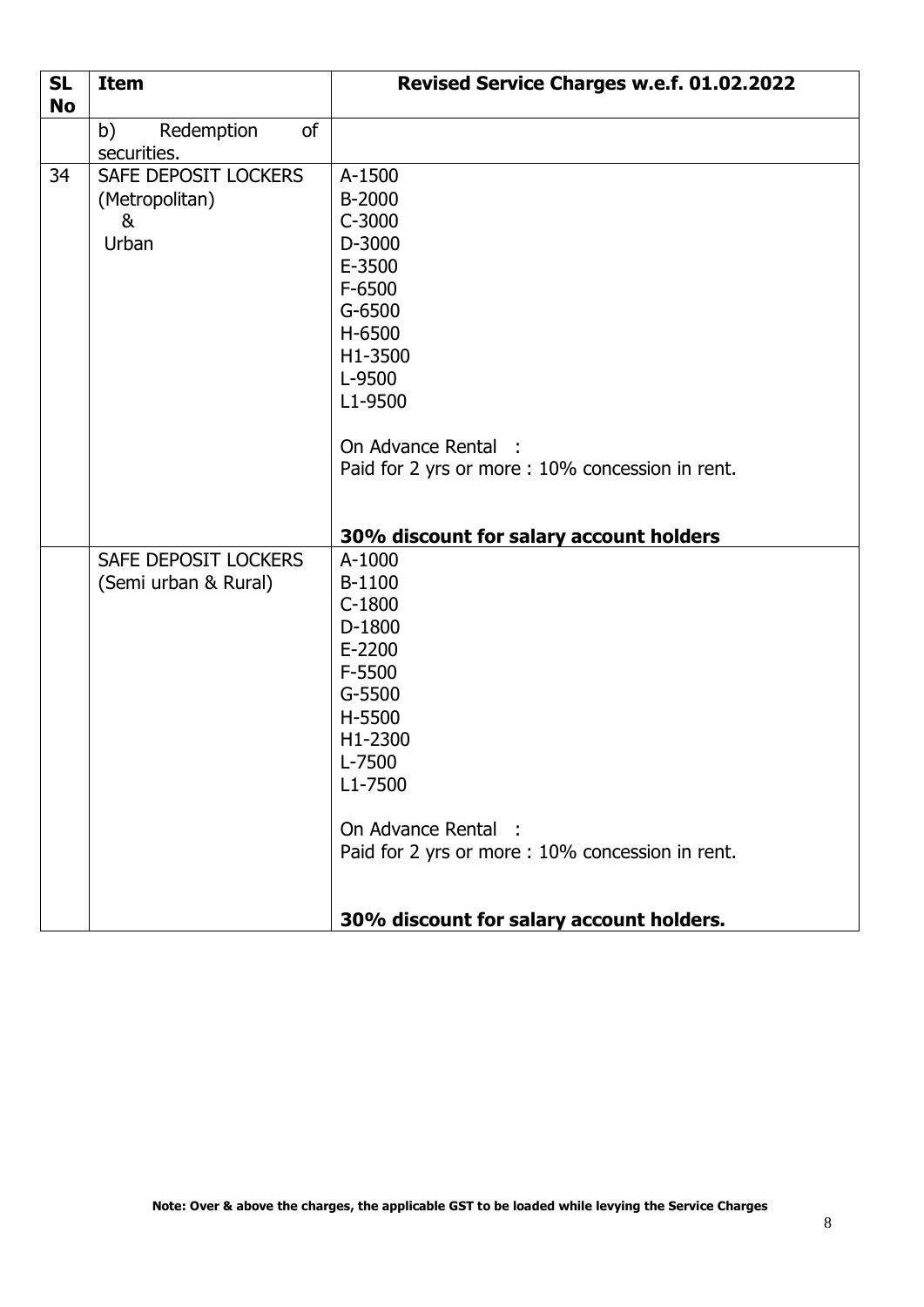| <b>SL</b><br><b>No</b> | <b>Item</b>                                            | Revised Service Charges w.e.f. 01.02.2022                                                                                                                                                               |  |
|------------------------|--------------------------------------------------------|---------------------------------------------------------------------------------------------------------------------------------------------------------------------------------------------------------|--|
|                        | SAFE DEPOSIT LOCKERS<br>FOR STAFF &<br><b>EX-STAFF</b> | Metropolitan Centre<br>700<br>A<br>$\sf B$<br>900<br>$\mathsf{C}$<br>1200<br>1000<br>D<br>E<br>1400<br>$\mathsf F$<br>1900<br>1800<br>G<br>$\mathsf H$<br>2600<br>H1<br>1400<br>3700<br>L<br>L1<br>2800 |  |
|                        |                                                        | Urban Centre<br>600<br>A<br>$\sf B$<br>700<br>$\overline{C}$<br>1000<br>800<br>D<br>E<br>1100<br>F<br>1700<br>G<br>1300<br>H<br>2300<br>1100<br>H1<br>2900<br>L<br>L1<br>2300                           |  |
|                        |                                                        | <b>Rural Centre</b><br>$\mathsf{A}$<br>400<br>500<br>B<br>$\mathsf{C}$<br>600<br>600<br>D<br>$\overline{E}$<br>800<br>F<br>1300<br>G<br>1200<br>H<br>1700<br>H1<br>800<br>2400<br>L1<br>1900            |  |
|                        | <b>LOCKER OPERATIONS</b>                               | 12 operations per year - FREE<br>Beyond 12 visits: Rs.100/- per visit.                                                                                                                                  |  |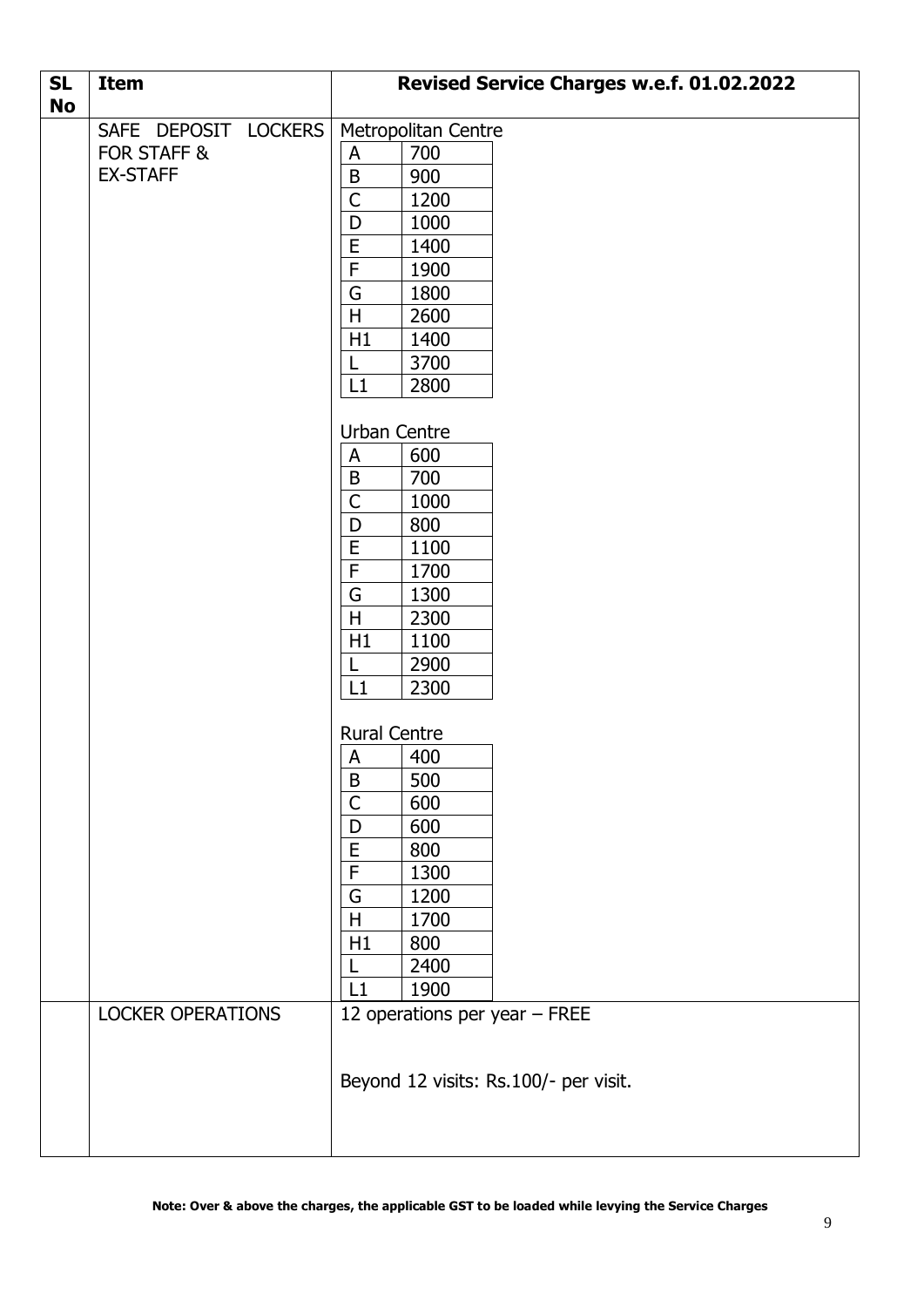| <b>SL</b><br><b>No</b> | <b>Item</b>                                                                                               | Revised Service Charges w.e.f. 01.02.2022                                                                                                                                   |  |
|------------------------|-----------------------------------------------------------------------------------------------------------|-----------------------------------------------------------------------------------------------------------------------------------------------------------------------------|--|
|                        | <b>LOCKER</b><br>Loss of key / Drill                                                                      | Rs.1000/ +actual charges                                                                                                                                                    |  |
|                        | <b>LOCKER</b><br>Penal Charges for overdue<br>rent                                                        | Upto first quarter: 10% of annual rent.<br>Upto two quarters : 25%<br>Upto three quarters: 40%<br>Upto four quarters: 50%.<br>More than one year: 100% of annual rent.      |  |
| 35                     | Solvency Certificate                                                                                      | Commercial:<br>Rs.300/- per lakh<br>Min. Rs.1200/-<br>Max.Rs.20000/-.<br>Non-commercial:<br>Rs.300/- per lakh.<br>Min. Rs.1200/-<br>For Students seeking for visa purposes: |  |
|                        |                                                                                                           | Max: Rs.5000/-<br>For extra/additional originals of the same certificate $-$ : $\omega$<br>Rs.500/-per original                                                             |  |
| 36                     | a) Photo/Record copy of<br>the cheque paid.                                                               | For records old upto 6 months: Rs.150/- per cheque.<br>For records over 6 months: Rs.250/- per cheque.                                                                      |  |
|                        | b)<br>Meeting<br>customer's<br>enquiries relating to old<br>records/ entries (more<br>than 12months old). | Upto 2 Years: Rs.250/- per entry/ item.<br>Over 2 years: Rs.500/- per entry/item.<br>Actual charges of photo copy etc. should be recovered<br>separately                    |  |
| 37                     | <b>Interest Certificate</b>                                                                               | First Certificate: Free.<br>Additional: Rs.100/- per certificate.                                                                                                           |  |
| 38                     | <b>REMITTANCES</b><br>RTGS-OUTWARD (through<br>Branch) & Internet/Mobile<br><b>Banking</b>                | <b>REMITTANCES</b><br>RTGS-OUTWARD (through Branch)<br>Below Rs.2 lakhs: Not applicable<br>Rs.2 lakhs to Rs.5 lakhs: Rs.25/-<br>Above Rs.5 lakhs: Rs.49/-                   |  |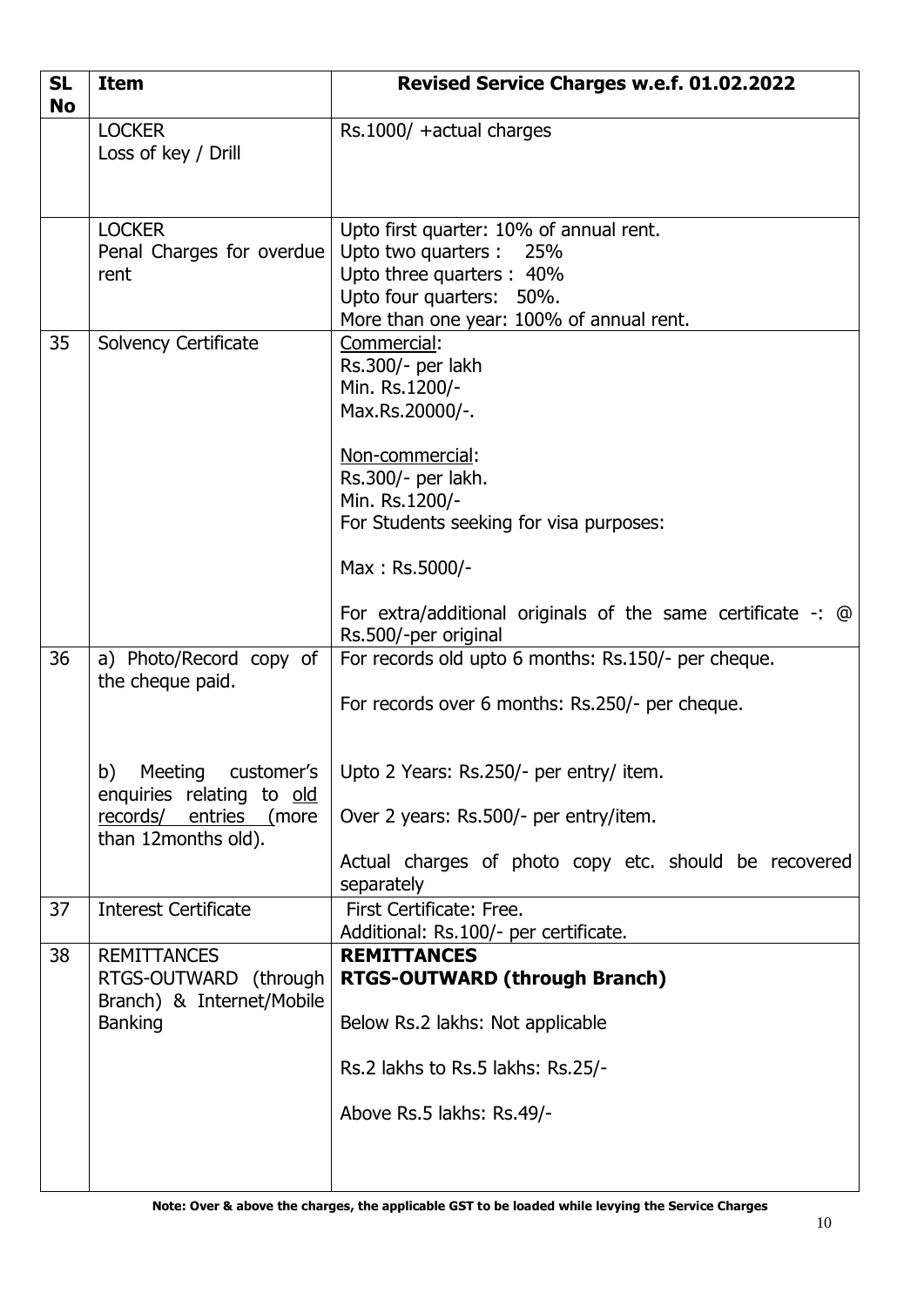| <b>SL</b><br><b>No</b> | <b>Item</b>                                                                | Revised Service Charges w.e.f. 01.02.2022                                         |  |
|------------------------|----------------------------------------------------------------------------|-----------------------------------------------------------------------------------|--|
|                        |                                                                            | <b>RTGS Through Internet/Mobile Banking:</b>                                      |  |
|                        |                                                                            | For Saving Bank Account Holder (All Schemes): Free                                |  |
|                        |                                                                            | For CC/OD/CD Account Holder (All Schemes): Free                                   |  |
| 39                     | <b>REMITTANCES</b><br><b>NEFT OUTWARD</b><br>Branch)<br>&                  | <b>REMITTANCES NEFT OUTWARD</b><br>(through Branch)                               |  |
|                        | (through<br>through<br>Internet/Mobile<br><b>Banking</b>                   | Up to Rs.10000/-: Rs.2.00 per transaction                                         |  |
|                        |                                                                            | Above Rs.10000/- UPTO Rs.1 lac: Rs.4.50 per transaction.                          |  |
|                        |                                                                            | Above Rs.1 lac to Rs.2 lac: Rs.14.00                                              |  |
|                        |                                                                            | Above Rs.2 lac: Rs.24.00                                                          |  |
|                        |                                                                            | <b>REMITTANCES</b><br><b>NEFT OUTWARD</b><br>(through Internet/Mobile Banking)    |  |
|                        |                                                                            | For Saving Bank Account Holder(All Schemes): Free                                 |  |
|                        |                                                                            | For CC/OD/CD Account Holder(All schemes): Free                                    |  |
| 40                     | Account<br>Maintenance<br>Charges                                          | Account Maintenance charges per annum is as under:-                               |  |
|                        |                                                                            | Current Account-: Rs.550/-                                                        |  |
|                        |                                                                            | Cash Credit / Overdraft - Limit exceeding Rs.25000/- :<br>Rs.550/-                |  |
|                        |                                                                            | Note: Account Maintenance charges are not applicable<br>in Dormant Accounts.      |  |
|                        |                                                                            | charges for Diamond and above<br>No<br>category<br>customers.                     |  |
| 41                     | Charges<br>for<br>Non-                                                     | Normal Savings Bank Accounts:                                                     |  |
|                        | maintenance of Monthly                                                     | Rural / Semi-Urban                                                                |  |
|                        | Balance/Average<br>Average<br><b>Balance</b><br>Quarterly<br>$\mathsf{in}$ | Maintenance of minimum<br>Rs.500/-<br>Average Quarterly Balance(AQB               |  |
|                        | Savings Bank Account.                                                      |                                                                                   |  |
|                        |                                                                            | Minimum Balance Charge<br>Rs.100/- per quarter<br>Charges will be levied as under |  |
|                        |                                                                            | % of Penal Charge<br>AQB is in the range                                          |  |
|                        |                                                                            | Rs.250-499<br>50%                                                                 |  |
|                        |                                                                            | 80%<br>Rs.100-249                                                                 |  |
|                        |                                                                            | Below Rs.100<br>100%                                                              |  |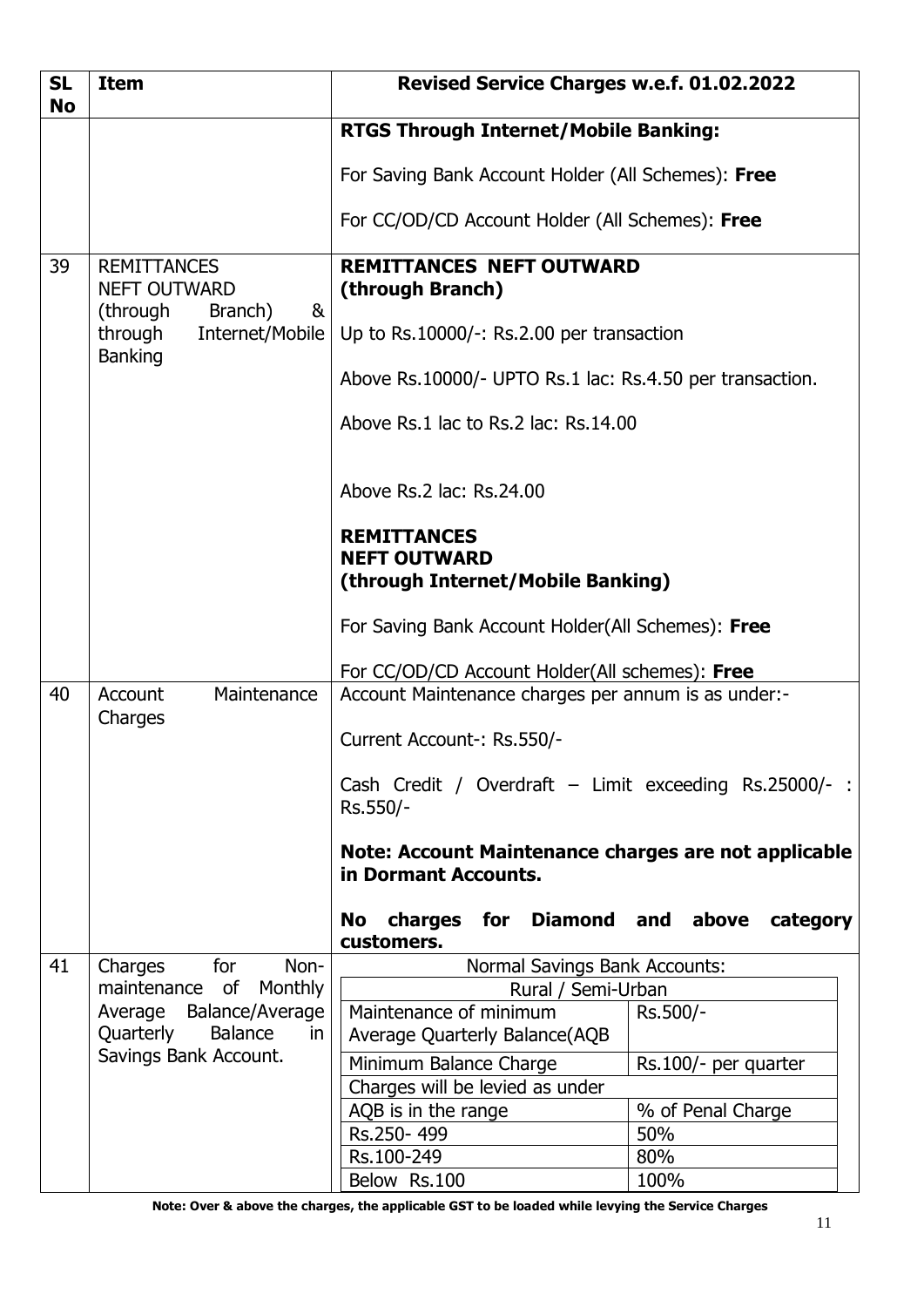| <b>SL</b><br><b>No</b> | <b>Item</b> |                                                               | Revised Service Charges w.e.f. 01.02.2022                |
|------------------------|-------------|---------------------------------------------------------------|----------------------------------------------------------|
|                        |             | Metro/Urban                                                   |                                                          |
|                        |             | Maintenance of minimum                                        | Rs.1000/-                                                |
|                        |             | Average Quarterly Balance(AQB                                 |                                                          |
|                        |             | Minimum Balance Charge                                        | Rs.200/- per quarter                                     |
|                        |             | Charges will be levied as under                               |                                                          |
|                        |             | AQB is in the range                                           | % of Penal Charge                                        |
|                        |             | Rs.500-999                                                    | 50%                                                      |
|                        |             | Rs.250-499                                                    | 80%                                                      |
|                        |             | Below Rs.250                                                  | 100%                                                     |
|                        |             |                                                               | For Other Special Category Savings Bank Accounts Minimum |
|                        |             | Balance Charges are as under:-                                |                                                          |
|                        |             | In all types of Special Category Savings Bank Account penal   |                                                          |
|                        |             | charges for not maintenance of minimum balance is:-           |                                                          |
|                        |             | At Rural & Semi-urban centre: Rs.100/-                        |                                                          |
|                        |             | At Metro & Urban centre: Rs.200/-                             |                                                          |
|                        |             |                                                               |                                                          |
|                        |             |                                                               | Required Minimum Average Quarterly balance (AQB) in      |
|                        |             | various types of Savings bank accounts are as under:-         |                                                          |
|                        |             |                                                               |                                                          |
|                        |             | Type of Savings Bank Minimum                                  | <b>Average</b>                                           |
|                        |             | <b>Accounts</b>                                               | <b>Quarterly Balance (AQB)</b>                           |
|                        |             | BOI Senior Citizen Savings Rs.10,000/-<br><b>Bank Account</b> |                                                          |
|                        |             | BOI Star Mahila Savings Minimum<br><b>Bank Account</b>        | average quarterly                                        |
|                        |             |                                                               | balance (AQB) of Rs.5,000/-                              |
|                        |             | <b>BOI</b><br>bank Account                                    | Star Yuva Savings For students up to 21 years:<br>Nil.   |
|                        |             |                                                               | Age group: 21-35 years.                                  |
|                        |             |                                                               | Rs.5000/-<br>Metro/Urban<br>in                           |
|                        |             |                                                               | Branches and                                             |
|                        |             |                                                               | Rs.2500/- in Semi-urban/rural<br>Branches.               |
|                        |             | BOI Capital Gain Account   Minimum                            | average quarterly                                        |
|                        |             |                                                               | scheme, 1988-SB Account balance (AQB) of Rs.1000/-.      |
|                        |             | A                                                             |                                                          |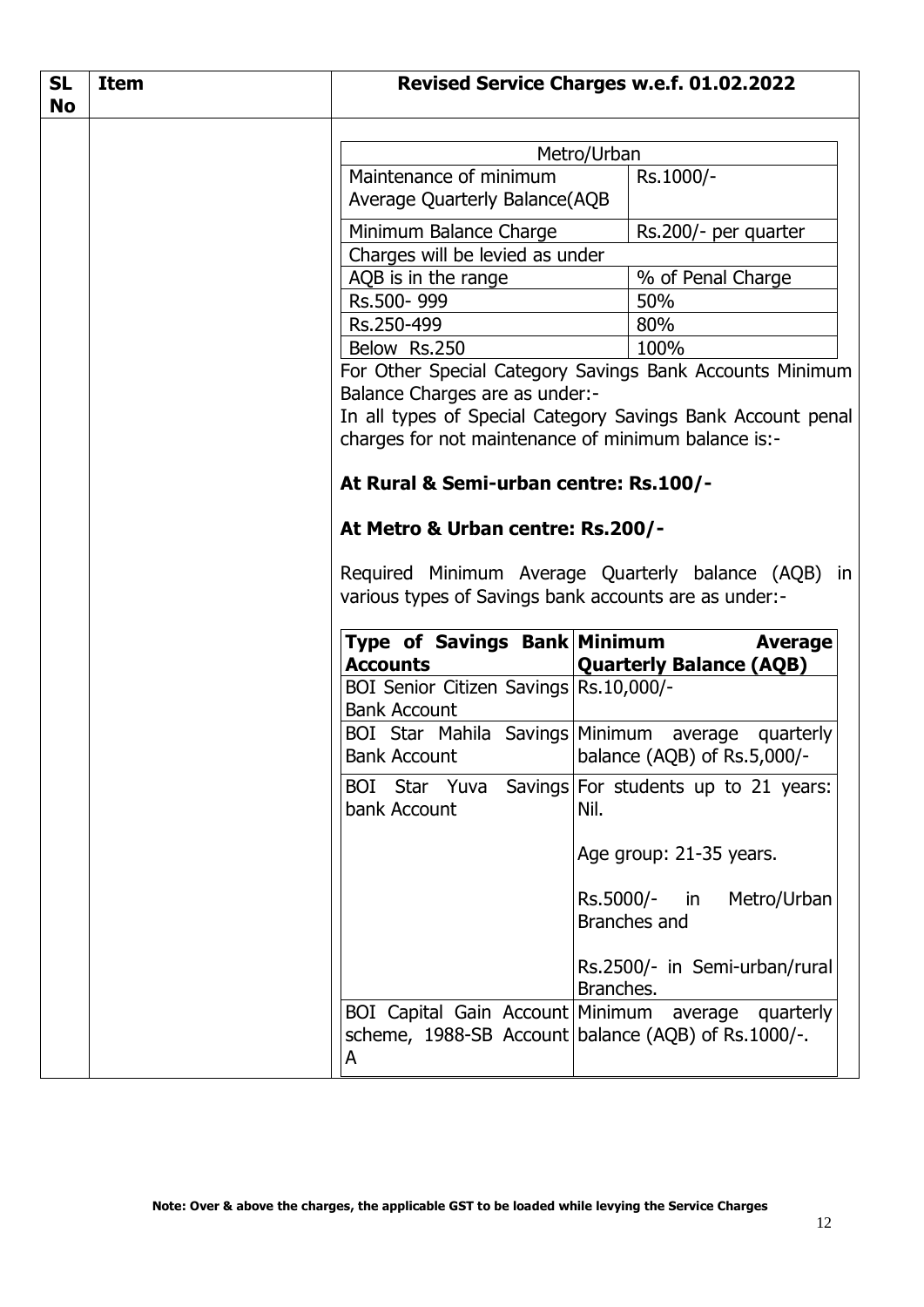| <b>SL</b><br><b>No</b>                                                                                                                                                                                                                                                                                                                                                                                                                                                                                                                                                                                                                                                                                                                                              | <b>Item</b>                                                                                                                | Revised Service Charges w.e.f. 01.02.2022                                                                                                                                                                                                                                                                                                                                                                                                                                                                                   |                                                                                                                                                                                                                                                                                                                                                                                                                                                                                    |  |  |
|---------------------------------------------------------------------------------------------------------------------------------------------------------------------------------------------------------------------------------------------------------------------------------------------------------------------------------------------------------------------------------------------------------------------------------------------------------------------------------------------------------------------------------------------------------------------------------------------------------------------------------------------------------------------------------------------------------------------------------------------------------------------|----------------------------------------------------------------------------------------------------------------------------|-----------------------------------------------------------------------------------------------------------------------------------------------------------------------------------------------------------------------------------------------------------------------------------------------------------------------------------------------------------------------------------------------------------------------------------------------------------------------------------------------------------------------------|------------------------------------------------------------------------------------------------------------------------------------------------------------------------------------------------------------------------------------------------------------------------------------------------------------------------------------------------------------------------------------------------------------------------------------------------------------------------------------|--|--|
|                                                                                                                                                                                                                                                                                                                                                                                                                                                                                                                                                                                                                                                                                                                                                                     |                                                                                                                            | balance in the account is as follows:-<br>of the charges shall be recovered.<br>25% of the charges shall be recovered.                                                                                                                                                                                                                                                                                                                                                                                                      | The slab for levy of penal charges on Special Category<br>Savings Bank account for non-maintenance of stipulated<br>1. Slab I: If the AQB in the account falls below 50% of the<br>stipulated AQB, 100% of the charges shall be recovered.<br>2. Slab II: If the AQB in the account is maintained 50%<br>and above but less than 75% of the stipulated AQB, 50%<br>3. Slab III: If the AQB in the account is maintained 75%<br>and above but less than 100% of the stipulated AQB, |  |  |
| All accounts opened under Basic Savings Bank<br>Account (BSBD/No Frill Accounts), Jan dhan<br>Scheme(Present Scheme<br>Code:SB181/SB182<br>/SB183/SB104/SB105/SB106/SB190<br>&<br>with<br>CHRG_LEVEL_CODE="NOMIN"<br>CHRG_COLL_FLG="N" as<br>per HOBC-111/39),<br>Senior Citizen Accounts, Savings Bank Account<br>Scheme for Pensioners (SB-121), BOI Saral Salary<br>Account Scheme (SB-165), BOI Salary Plus Account<br>Scheme (SB-163), Star Ratnakar Bachat Salary<br>Account (SB-164), Jai Jawan Salary Plus Scheme<br>(SB-161, SB-162), BOI Star Gurukul Savings Bank<br>Account (SB - 163 with Special Charge Code<br>'GURU'), SB a/cs od minor Students and Staff<br>Accounts (SB-111) shall remain exempted from<br>minimum balance stipulation/ charges. |                                                                                                                            |                                                                                                                                                                                                                                                                                                                                                                                                                                                                                                                             |                                                                                                                                                                                                                                                                                                                                                                                                                                                                                    |  |  |
|                                                                                                                                                                                                                                                                                                                                                                                                                                                                                                                                                                                                                                                                                                                                                                     |                                                                                                                            | Note: In all abovementioned categories of Savings<br>Bank Accounts, it should be ensured that the balance<br>in the account does not turn into negative balance<br>on account of levy of charges for<br>solely<br>non-<br>maintenance of minimum balance. In such cases the<br>charges which is not debited due to non-availability of<br>sufficient credit balance should be accumulated<br>separately (Maximum upto 2 quarter) by the system<br>and it should be debited whenever the account comes<br>in credit balance. |                                                                                                                                                                                                                                                                                                                                                                                                                                                                                    |  |  |
| 42                                                                                                                                                                                                                                                                                                                                                                                                                                                                                                                                                                                                                                                                                                                                                                  | Charges<br>for<br>Non-                                                                                                     |                                                                                                                                                                                                                                                                                                                                                                                                                                                                                                                             |                                                                                                                                                                                                                                                                                                                                                                                                                                                                                    |  |  |
|                                                                                                                                                                                                                                                                                                                                                                                                                                                                                                                                                                                                                                                                                                                                                                     | of<br><b>Monthly</b><br>maintenance<br>Average<br>Balance/Average<br>Quarterly<br><b>Balance</b><br>in<br>Current Account. | <b>Type of Current Accounts</b>                                                                                                                                                                                                                                                                                                                                                                                                                                                                                             | Penal Charges                                                                                                                                                                                                                                                                                                                                                                                                                                                                      |  |  |
|                                                                                                                                                                                                                                                                                                                                                                                                                                                                                                                                                                                                                                                                                                                                                                     |                                                                                                                            | Normal Current Account                                                                                                                                                                                                                                                                                                                                                                                                                                                                                                      | 1. Metro Branches:-<br>Rs.600/- per quarter, for AQB                                                                                                                                                                                                                                                                                                                                                                                                                               |  |  |
|                                                                                                                                                                                                                                                                                                                                                                                                                                                                                                                                                                                                                                                                                                                                                                     |                                                                                                                            | <b>SILVER Current Account</b>                                                                                                                                                                                                                                                                                                                                                                                                                                                                                               | less than Rs.7,500/-.                                                                                                                                                                                                                                                                                                                                                                                                                                                              |  |  |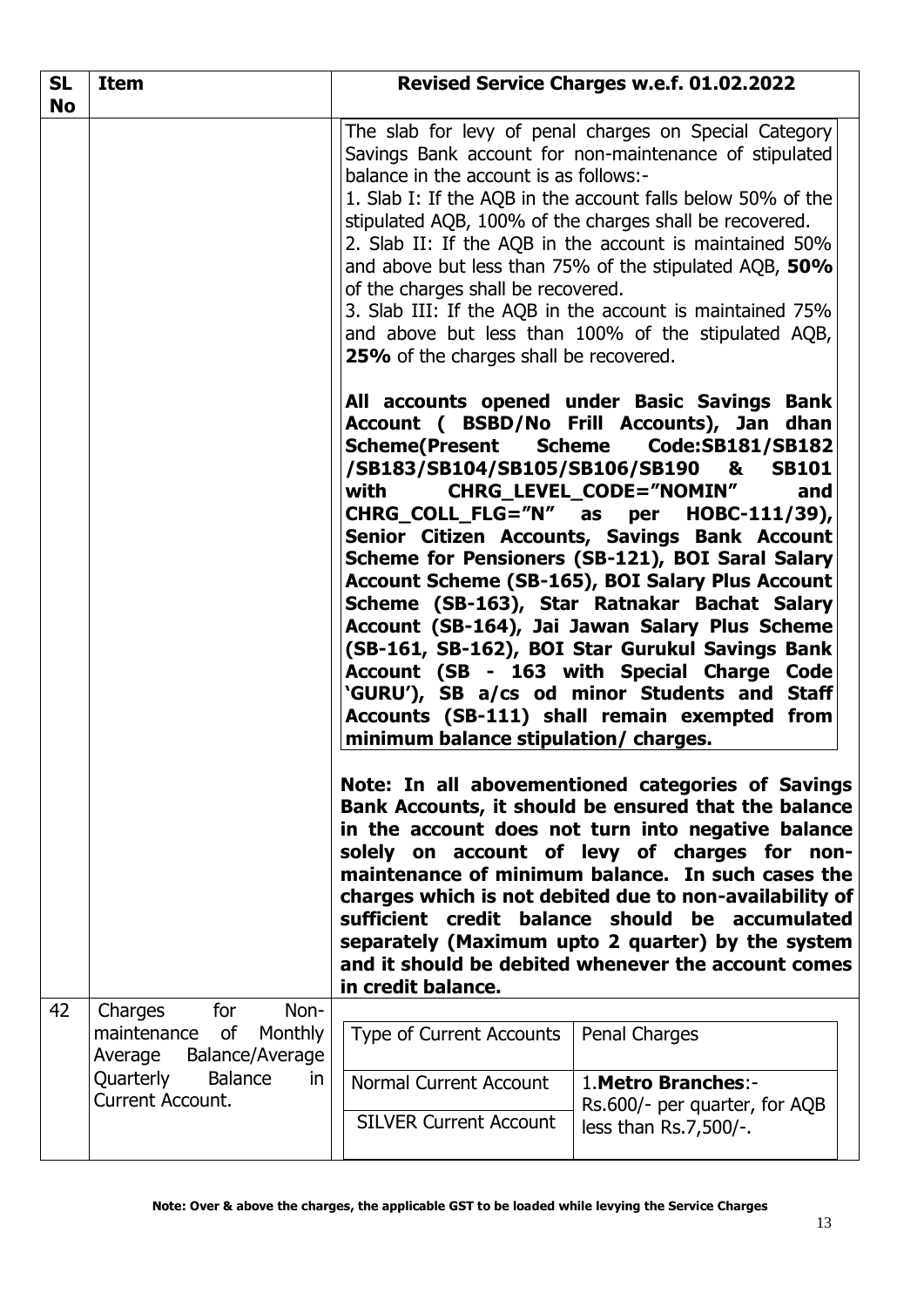| <b>SL</b><br><b>No</b> | <b>Item</b> | Revised Service Charges w.e.f. 01.02.2022                                                                                                                                                                  |                               |                                                                                                                                                                                                                                                                                                                                                                                                                                                             |
|------------------------|-------------|------------------------------------------------------------------------------------------------------------------------------------------------------------------------------------------------------------|-------------------------------|-------------------------------------------------------------------------------------------------------------------------------------------------------------------------------------------------------------------------------------------------------------------------------------------------------------------------------------------------------------------------------------------------------------------------------------------------------------|
|                        |             | <b>GOLD Current Account</b><br><b>PLUS</b><br><b>GOLD</b><br>Current<br>Account<br><b>DIAMOND</b><br>Current<br>Account<br><b>DIAMOND PLUS Current</b><br>Account<br><b>PLATINUM</b><br>Current<br>Account |                               | 2. Urban Branches:-<br>Rs.500/- per quarter, for AQB<br>less than Rs.5,000/-.<br>3. Semi urban branches:-<br>Rs.500/- per quarter, for AQB<br>less than Rs.2,000/-<br>4. Rural Branches: Rs.350/-<br>per quarter, for AQB less than                                                                                                                                                                                                                         |
|                        |             | PLATINUM PLUS Current<br>Account<br>Other Current Deposit Scheme:                                                                                                                                          | Rs.2,000/-                    |                                                                                                                                                                                                                                                                                                                                                                                                                                                             |
|                        |             | Scheme                                                                                                                                                                                                     | <b>AQB</b><br>Requireme<br>nt | Penal Charges                                                                                                                                                                                                                                                                                                                                                                                                                                               |
|                        |             | Star Benefit CD Plus<br>Account                                                                                                                                                                            | Rs.5000/-                     | Rs.600/-                                                                                                                                                                                                                                                                                                                                                                                                                                                    |
|                        |             | Star Crystal CD A/c  <br>for Diamond Traders                                                                                                                                                               | Rs.5000/-                     | Rs.600/-                                                                                                                                                                                                                                                                                                                                                                                                                                                    |
|                        |             | Current Plus Deposit<br>Scheme                                                                                                                                                                             | Rs.<br>$4,00,000/-$           | Rs.1000/-                                                                                                                                                                                                                                                                                                                                                                                                                                                   |
|                        |             | Super Current Plus<br>Deposit Scheme                                                                                                                                                                       | Rs.<br>35,00,000/             | Rs.5000/-                                                                                                                                                                                                                                                                                                                                                                                                                                                   |
|                        |             | whenever the account comes in credit balance.                                                                                                                                                              |                               | Note: In all abovementioned categories of Current<br>Accounts, it should be ensured that the balance in the<br>account does not turn into negative balance solely on<br>account of levy of charges for non-maintenance of<br>minimum balance. In such cases the charges which is<br>not debited due to non-availability of sufficient credit<br>balance should be accumulated separately (Maximum<br>upto 2 quarter) by the system and it should be debited |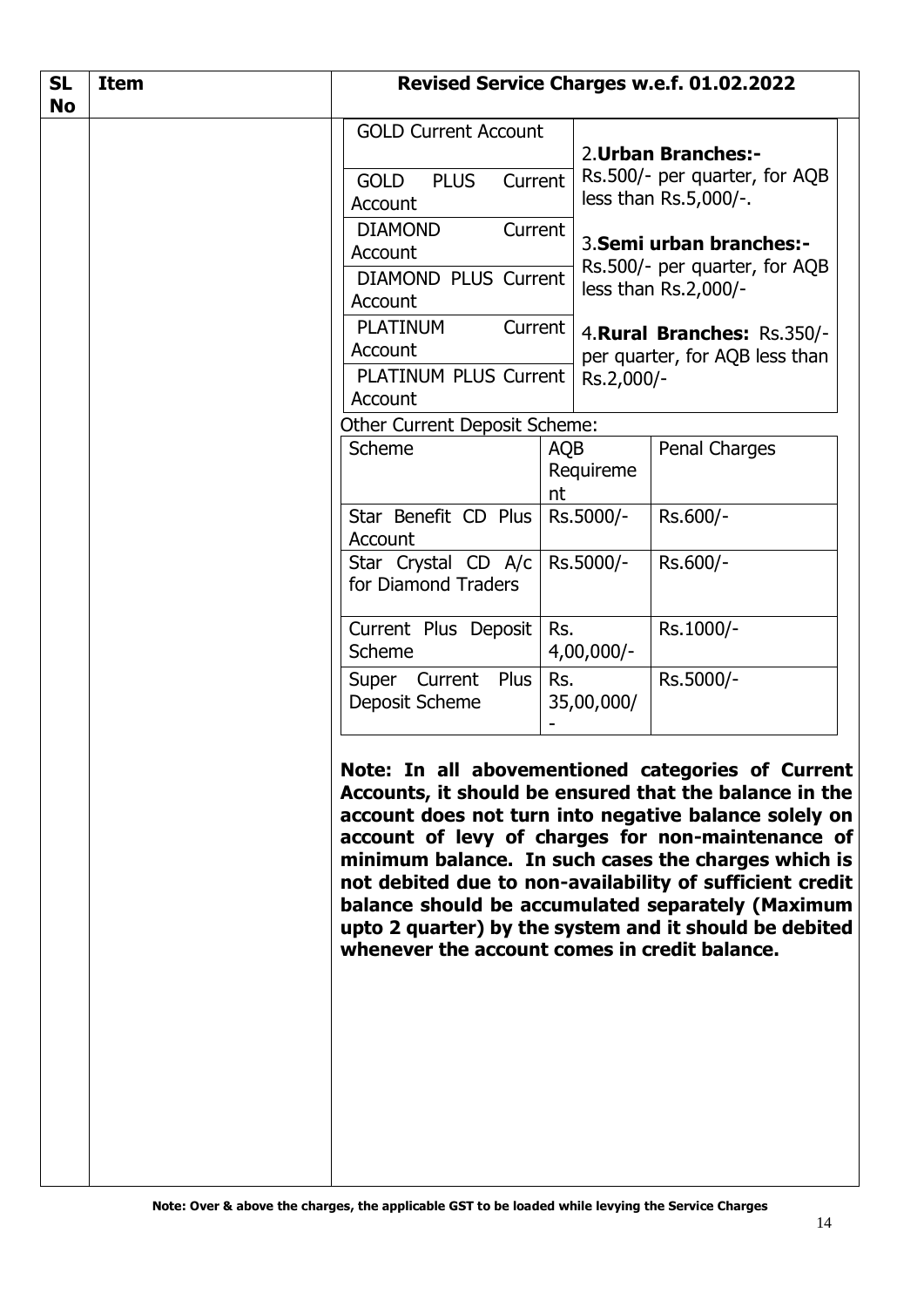| <b>SL</b><br><b>No</b> | <b>Item</b>                                                                                                                               | Revised Service Charges w.e.f. 01.02.2022                                                                                                                                                                                                                                                                                                      |                                                                                                                         |  |
|------------------------|-------------------------------------------------------------------------------------------------------------------------------------------|------------------------------------------------------------------------------------------------------------------------------------------------------------------------------------------------------------------------------------------------------------------------------------------------------------------------------------------------|-------------------------------------------------------------------------------------------------------------------------|--|
| 43                     | <b>Miscellaneous</b>                                                                                                                      |                                                                                                                                                                                                                                                                                                                                                |                                                                                                                         |  |
| a                      | Duplicate<br>of<br><b>Issuance</b><br>Term deposit Receipt                                                                                | Rs.150/- per receipt.                                                                                                                                                                                                                                                                                                                          |                                                                                                                         |  |
| b                      | Payment of<br>Deposit<br>Receipts to another Bank.                                                                                        | Charges applicable for Remittances (Banker's Cheque/DD)<br>Plus postages                                                                                                                                                                                                                                                                       |                                                                                                                         |  |
| $\mathsf{C}$           | Allowing operation in an a/c<br>through (one time charge<br>for registration)                                                             |                                                                                                                                                                                                                                                                                                                                                |                                                                                                                         |  |
|                        | A) Power of Attorney                                                                                                                      | Rs.500/-                                                                                                                                                                                                                                                                                                                                       |                                                                                                                         |  |
|                        | B) Mandate                                                                                                                                | Rs.1000/-                                                                                                                                                                                                                                                                                                                                      |                                                                                                                         |  |
| d                      | Any deliverable return<br>by<br>courier/mail<br>due<br>to<br>negative reason (No such<br>consignee/consignee<br>shifted and such address) | Rs.100/- per return mail.                                                                                                                                                                                                                                                                                                                      |                                                                                                                         |  |
| e                      | Door step Banking (DSB)<br>Charges                                                                                                        | Uniformly Rs.75/- $+$ GST is being charged for each service<br>request to customer on availing any DSB Services i.e.<br>Financial / non- financial services                                                                                                                                                                                    |                                                                                                                         |  |
| 44                     | NOTE 1:<br>NEFT/RTGS-<br>Outward<br><b>Transaction Charges</b>                                                                            | Outward to apply.                                                                                                                                                                                                                                                                                                                              | TIERISED CD Accounts under Scheme Code CD-201, CD-209 &<br>CD-211: AQB below Rs.20,000/-: Standard charges of NEFT-RTGS |  |
|                        | (through<br>Branch)<br>Applicable to TIERISED CD                                                                                          | <b>Scheme</b>                                                                                                                                                                                                                                                                                                                                  | % of Normal Charges of NEFT-<br><b>RTGS outward to apply</b>                                                            |  |
|                        | A/ $cs$ & SB a/ $cs$                                                                                                                      | <b>SILVER</b>                                                                                                                                                                                                                                                                                                                                  | 90%                                                                                                                     |  |
|                        |                                                                                                                                           | <b>GOLD</b>                                                                                                                                                                                                                                                                                                                                    | 80%                                                                                                                     |  |
|                        |                                                                                                                                           | <b>GOLD PLUS</b>                                                                                                                                                                                                                                                                                                                               | 70%                                                                                                                     |  |
|                        |                                                                                                                                           | <b>DIAMOND</b><br><b>DIAMOND PLUS</b>                                                                                                                                                                                                                                                                                                          | 50%<br>40%                                                                                                              |  |
|                        |                                                                                                                                           | <b>PLATINUM</b><br>&                                                                                                                                                                                                                                                                                                                           | <b>FREE OF CHARGE</b>                                                                                                   |  |
|                        |                                                                                                                                           | <b>PLATINUM PLUS</b>                                                                                                                                                                                                                                                                                                                           |                                                                                                                         |  |
|                        |                                                                                                                                           | <b>SB:</b> RTGS/NEFT outward transactions through branch is FREE for<br>BOI Salary PLUS Account scheme for para military forces (SB-163<br>Spl. Charge code- 0201 ) and Jai Jawan Salary PLUS account<br>Scheme (SB-161 and SB-162) as mentioned vided Br. Circ. Nos.<br>108/199 dated 29.01.2015 and 109/41 dated 12.05.2015<br>respectively. |                                                                                                                         |  |

**Please Importantly Note:** Temporary overdrafts (TODs) / Drawing against unclear effects: In respect of accounts with more than 6 months old, this facility may be extended as per the Branch Circular No. 107/163 dated 22.11.2013. But this facility to be used as a tool with a discretion to attract and retain good business.